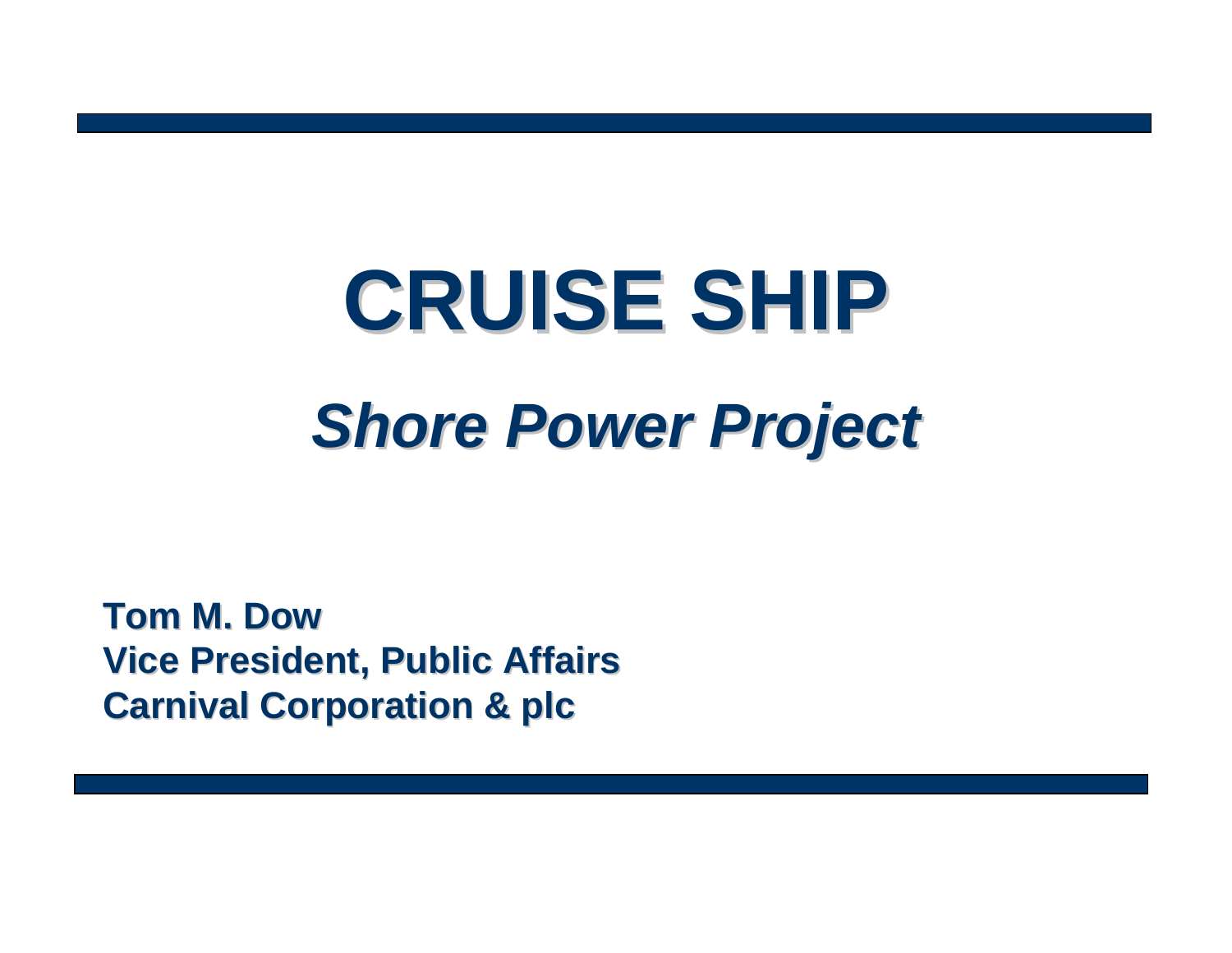- •**Availability of an adequate supply of electricity at a reasonable cost. at a reasonable cost.**
- **Frequency of calls by cruise vessels equipped Frequency of calls by cruise vessels equipped to connect to Shore Power. to connect to Shore Power.**
- **Availability of the same dock and pier facility for these vessels for every call. these vessels for every call.**
- •Adequate dock and uplands space for **equipment. equipment.**
- **Willing partners including – utility, port and utility, port and government agencies. government agencies.**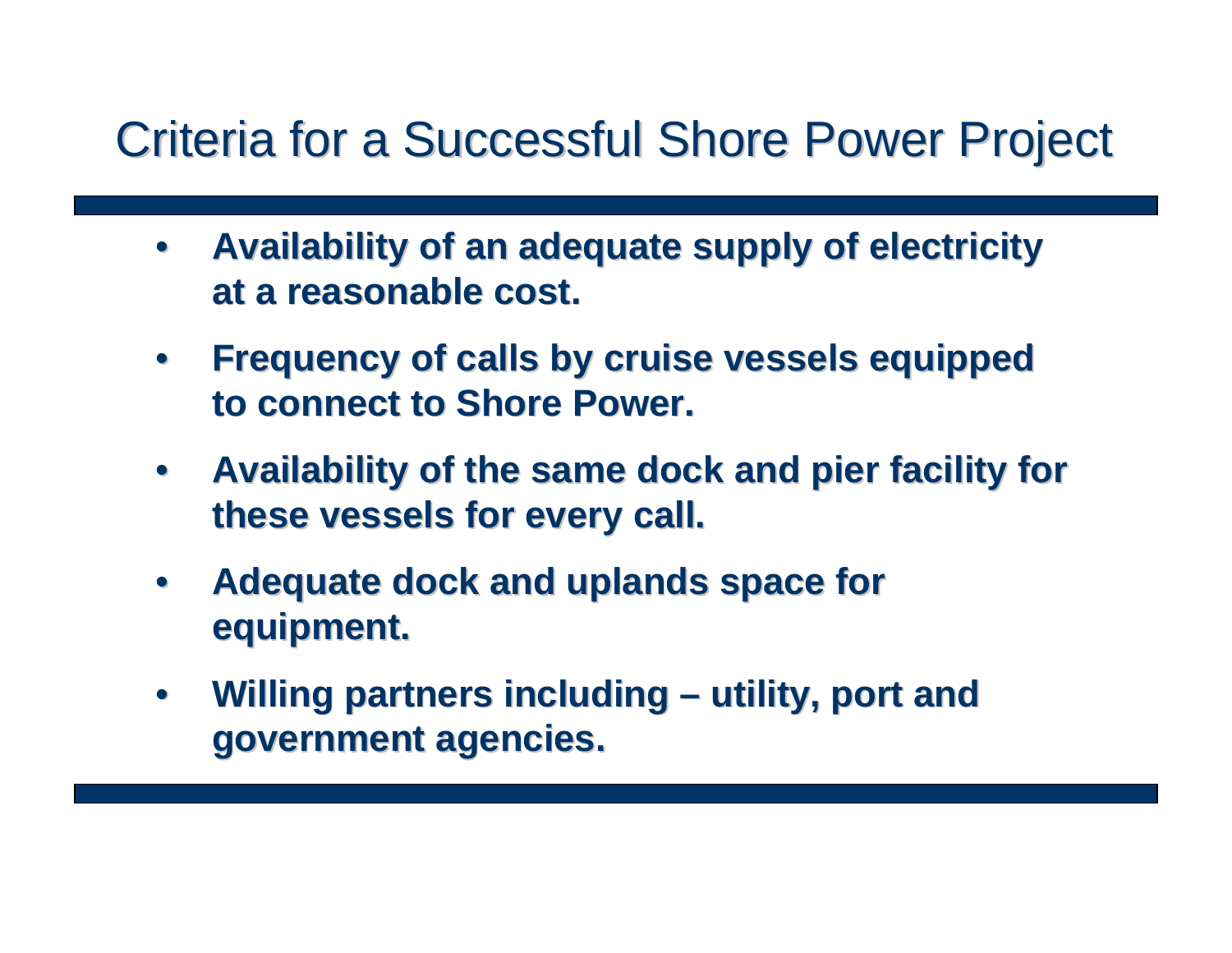#### First High Voltage Shore Power Connection for Cruise Ships - Juneau, Alaska

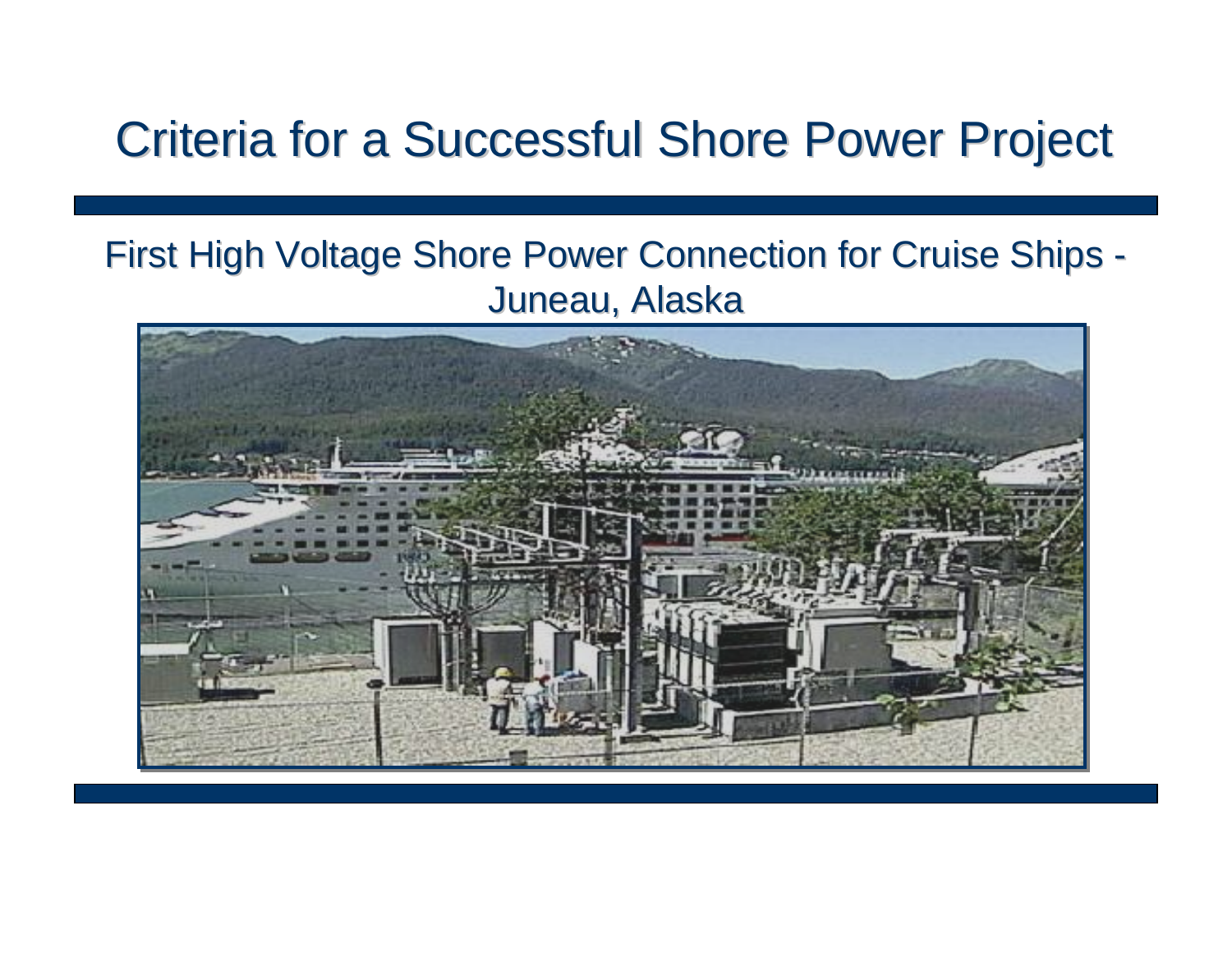### **Shore Power Description**

Power is transmitted from an onshore transformer to the ship, through five flexible electrical cables. These cables connect to the ships electrical system through traditional male/female plugs & sockets and enable the entire ship to run on electricity rather than diesel.



**4 Power Connectors 1 Neutral Connection**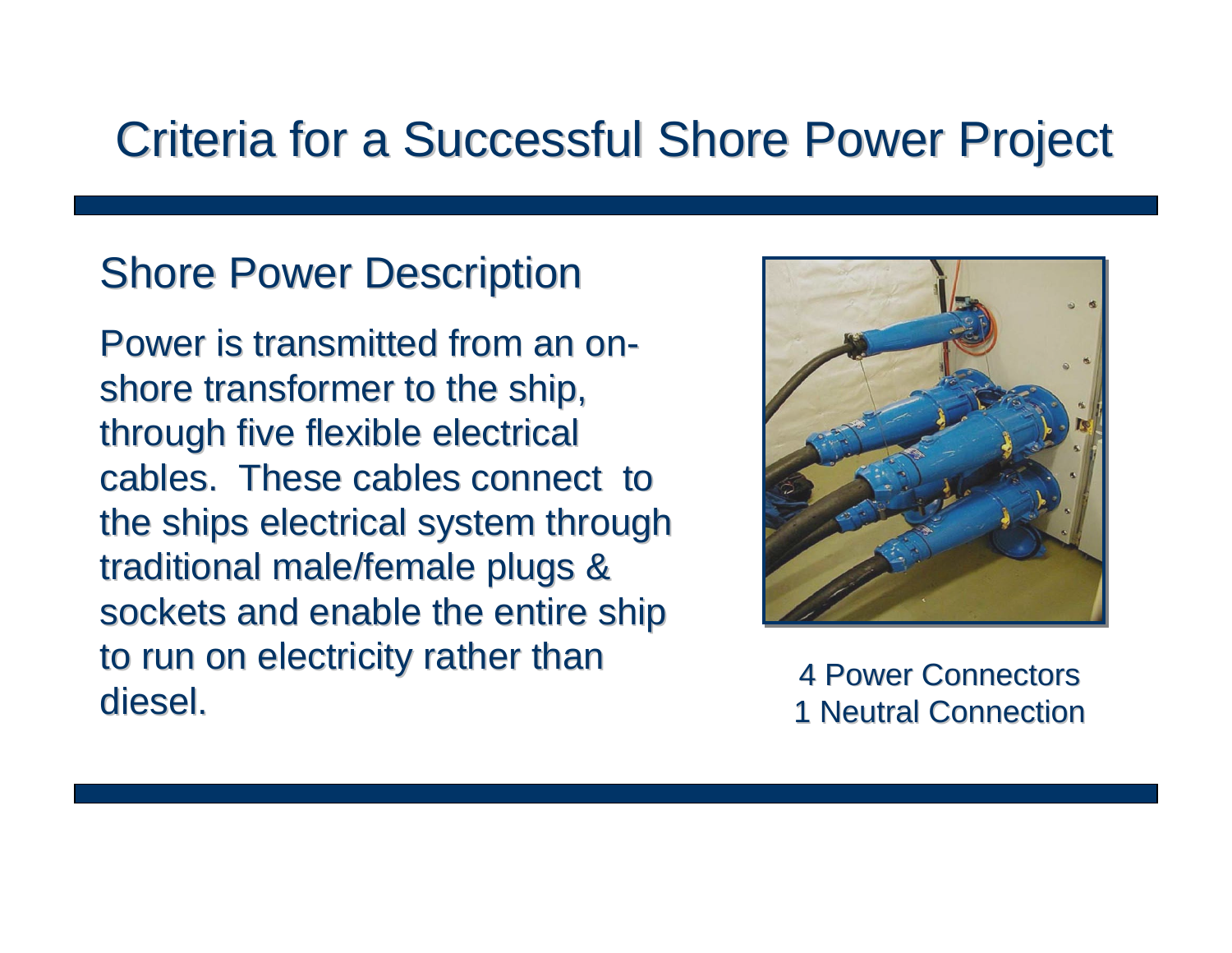#### Seattle, WA T-30 Transformer, Main & Secondary Metering Equipment

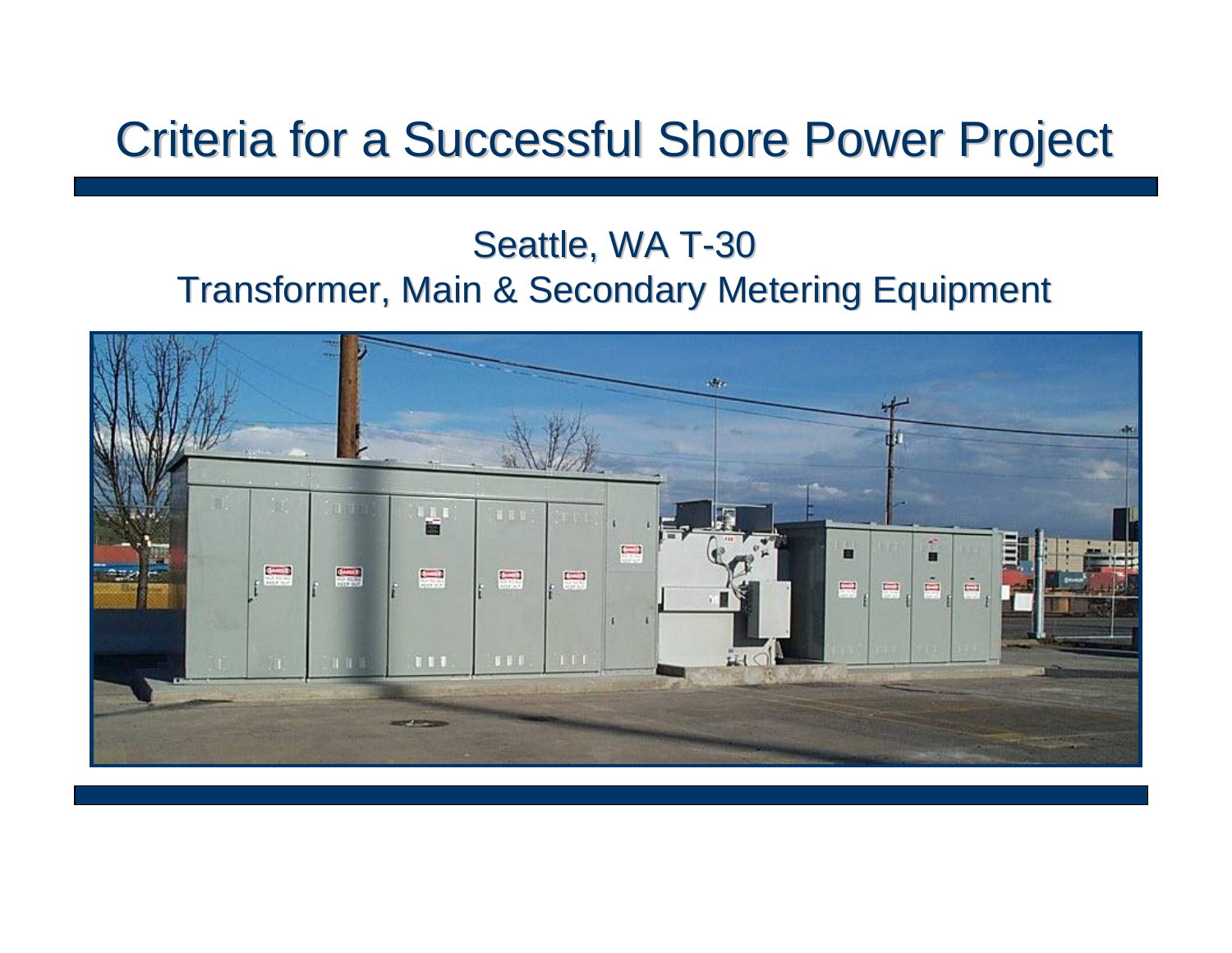#### **Electrical Energy Sales In Seattle, Washington: Electrical Energy Sales In Seattle, Washington:**

**Transformer Capacity:** 

- •16.25 Megawatts.
- • $\bullet$  Total annual consumption 3.5  $\bullet$ – 4 GWH.

Dual Service Delivery (Secondary) Voltage:

- •6.6kv and 11kv depending on class of ship.
- •Both voltages are not used at the same time.

In Seattle the Primary Voltage is 27kv.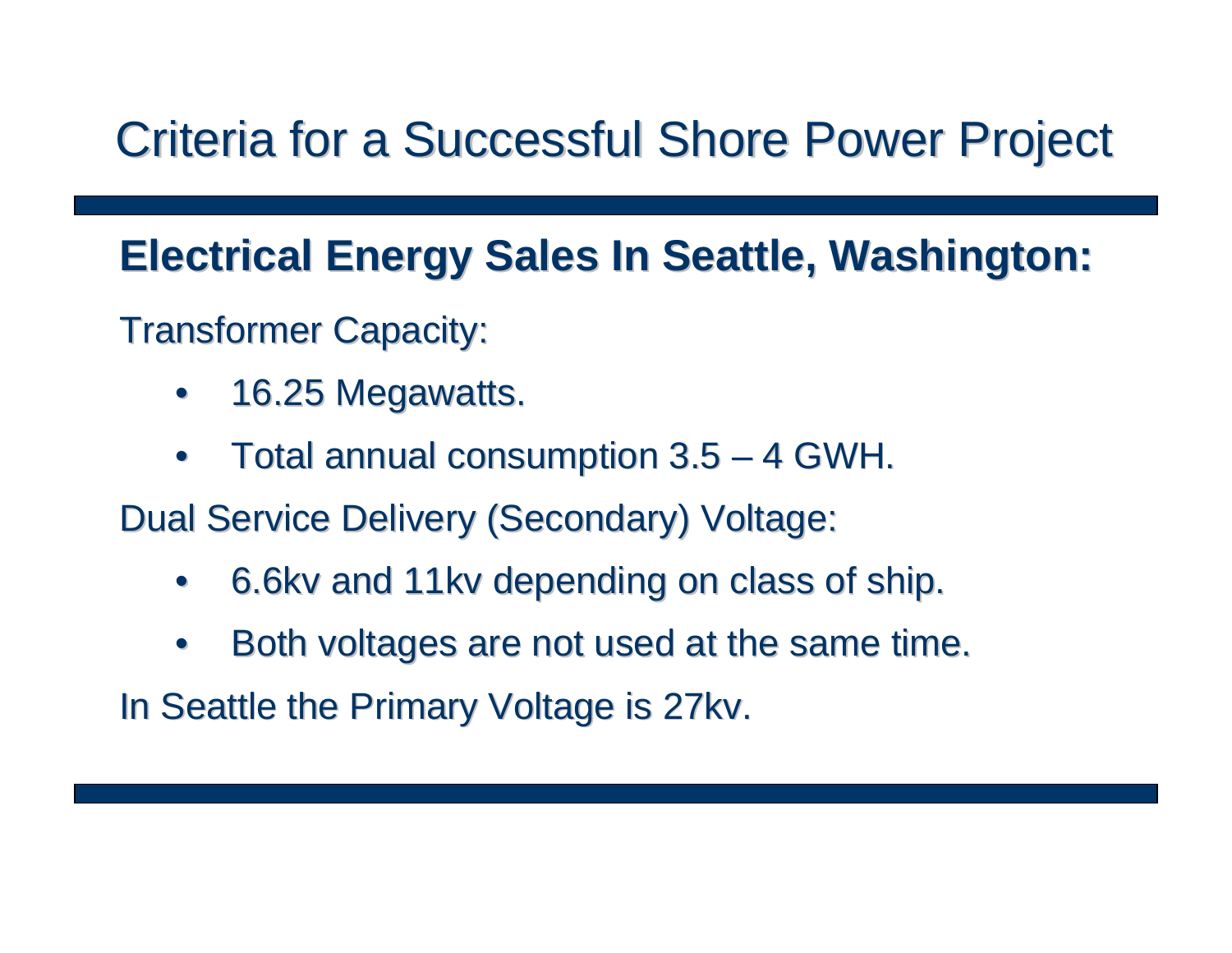#### **Electrical Energy Sales In Juneau, Alaska: Electrical Energy Sales In Juneau, Alaska:**

- •Ship Hotel Electrical Loads 7 to 11 MW @ 6.6 KV or 11 KV and .83 to .86 PF 6.6 KV or 11 KV and .83 to .86 PF
- Total Annual Shore Power Consumption is 11 -12 GWH Annually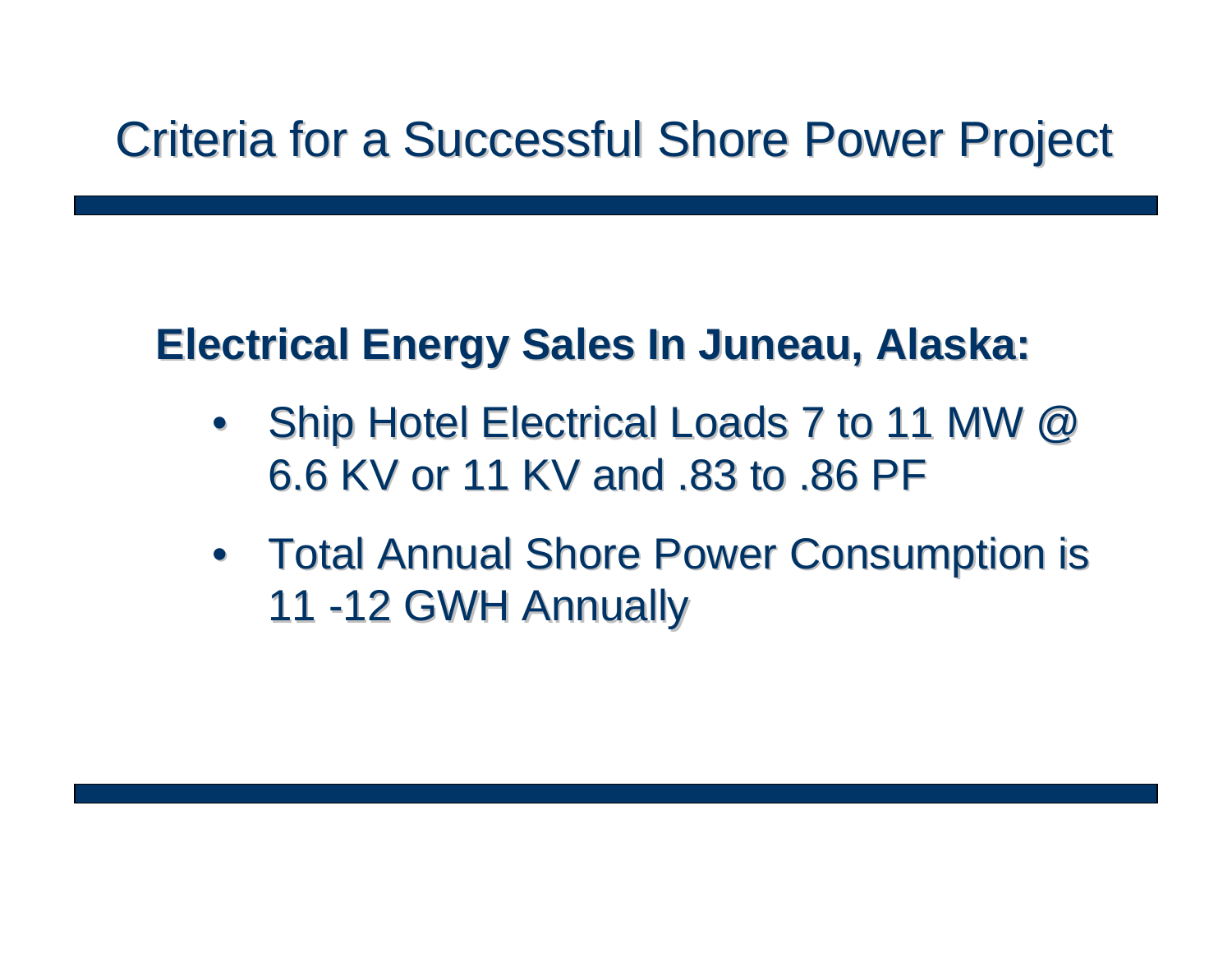- Step 1  $\mathcal{L}_{\mathcal{A}}$  , and the set of  $\mathcal{L}_{\mathcal{A}}$ – Electrical Design
- Step 2  $\mathcal{L}_{\mathcal{A}}$ - Procurement
- Step 3  $\mathcal{L}_{\mathcal{A}}$  , and the set of  $\mathcal{L}_{\mathcal{A}}$ – Installation
- Step 4  $\mathcal{L}_{\mathcal{A}}$  , and the set of  $\mathcal{L}_{\mathcal{A}}$ - Commissioning & Testing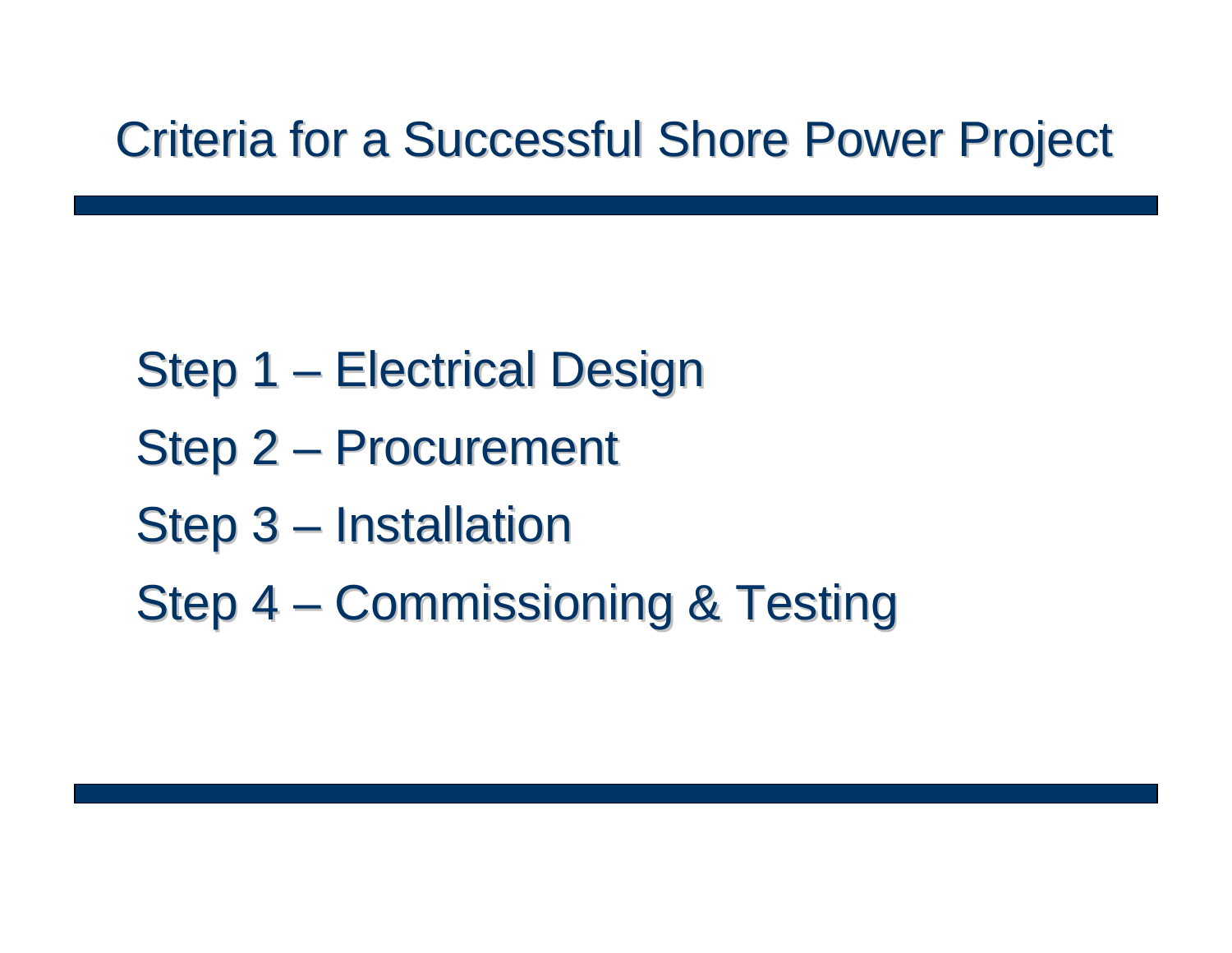### **Electrical Design**

- •Meet with utility company to determine source of power.
- •Field survey & agree on location of equipment.
- Perform load calculations & place<br>equipment on drawings.
- Design is generated & forwarded to local jurisdiction for approval.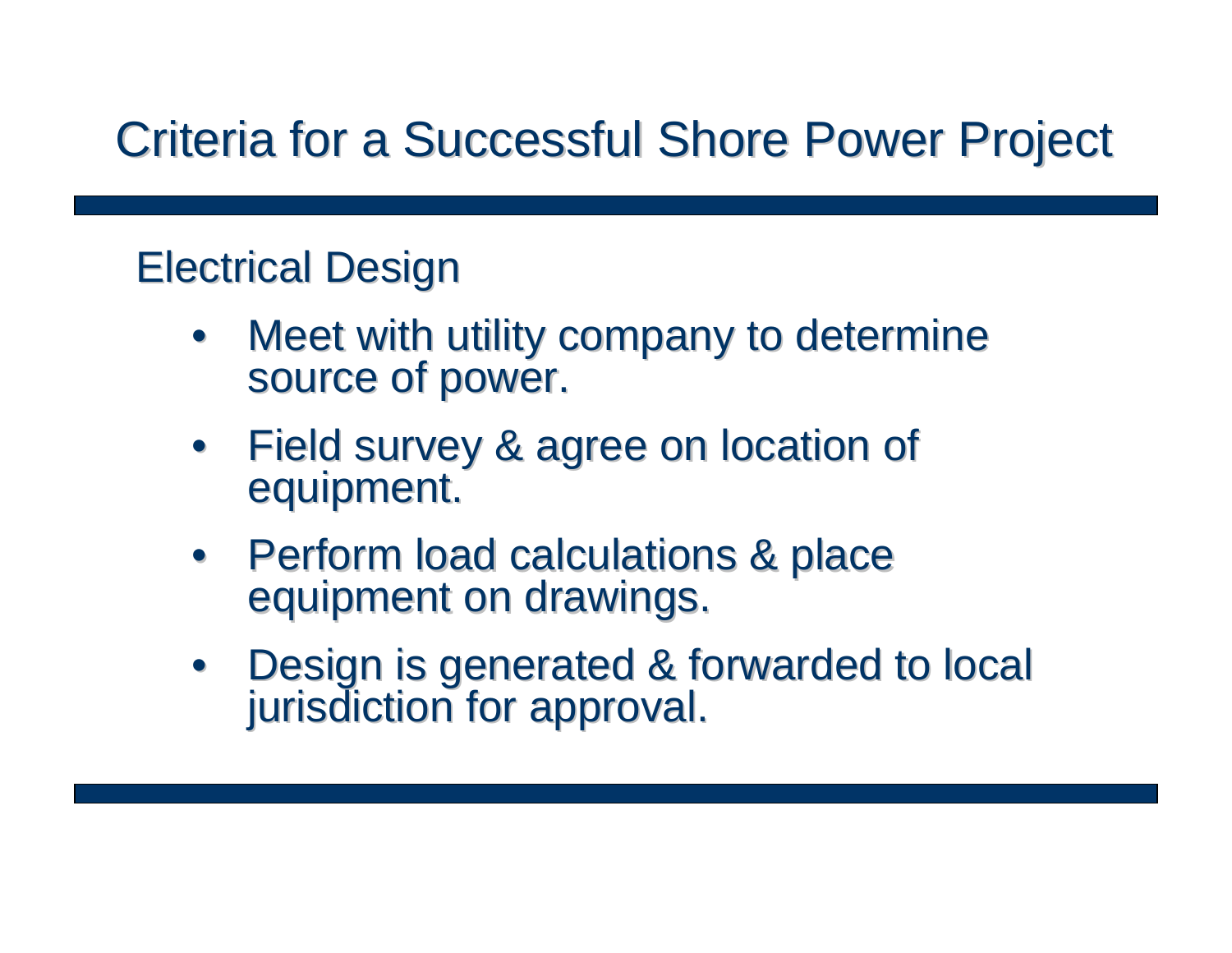#### **Electrical Design**



**Transformer - Main Metering Equipment - Secondary Metering Equipment Grounding Switch - Shore Power Cable Winch - Power Cables**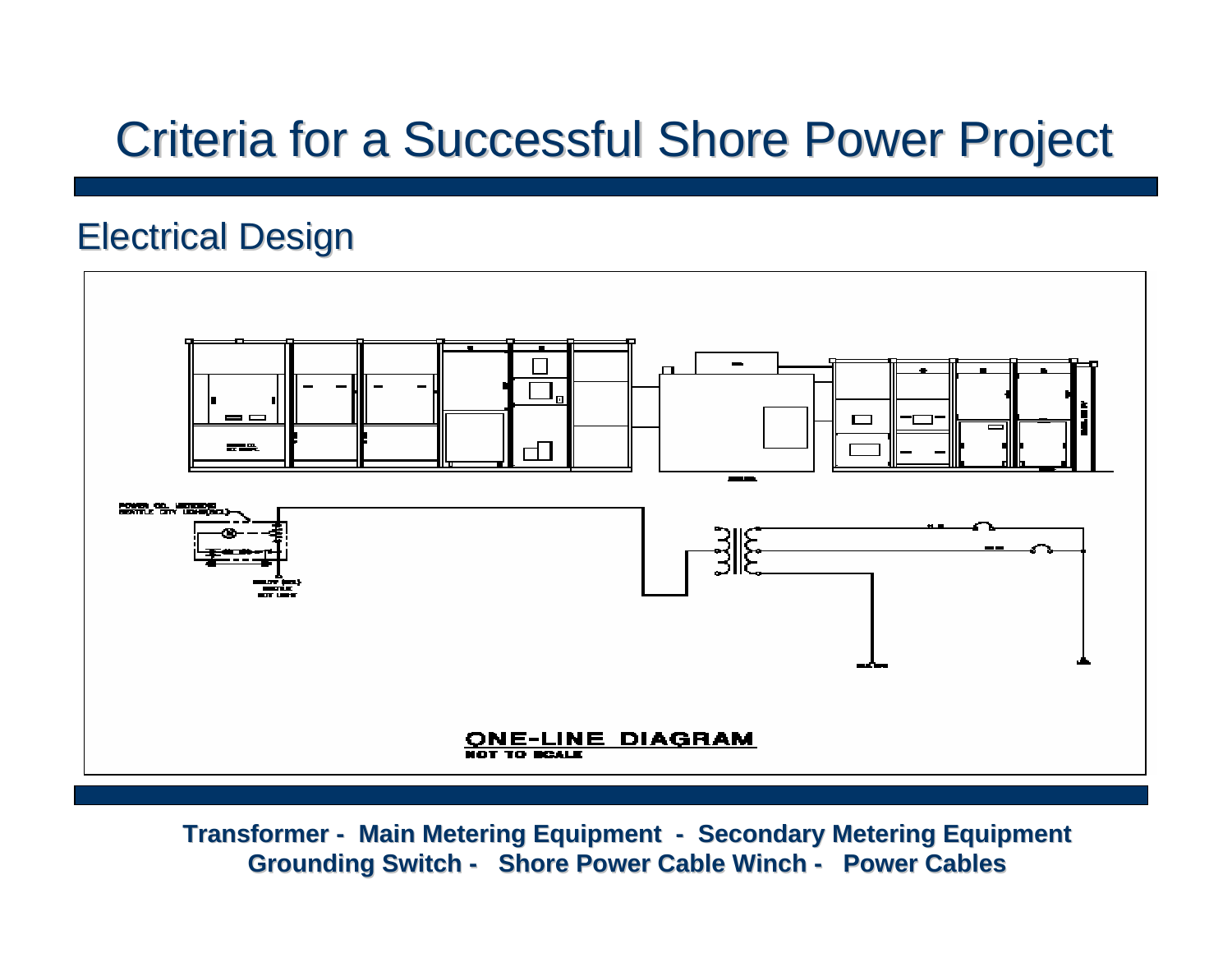#### **Seattle Festooning**

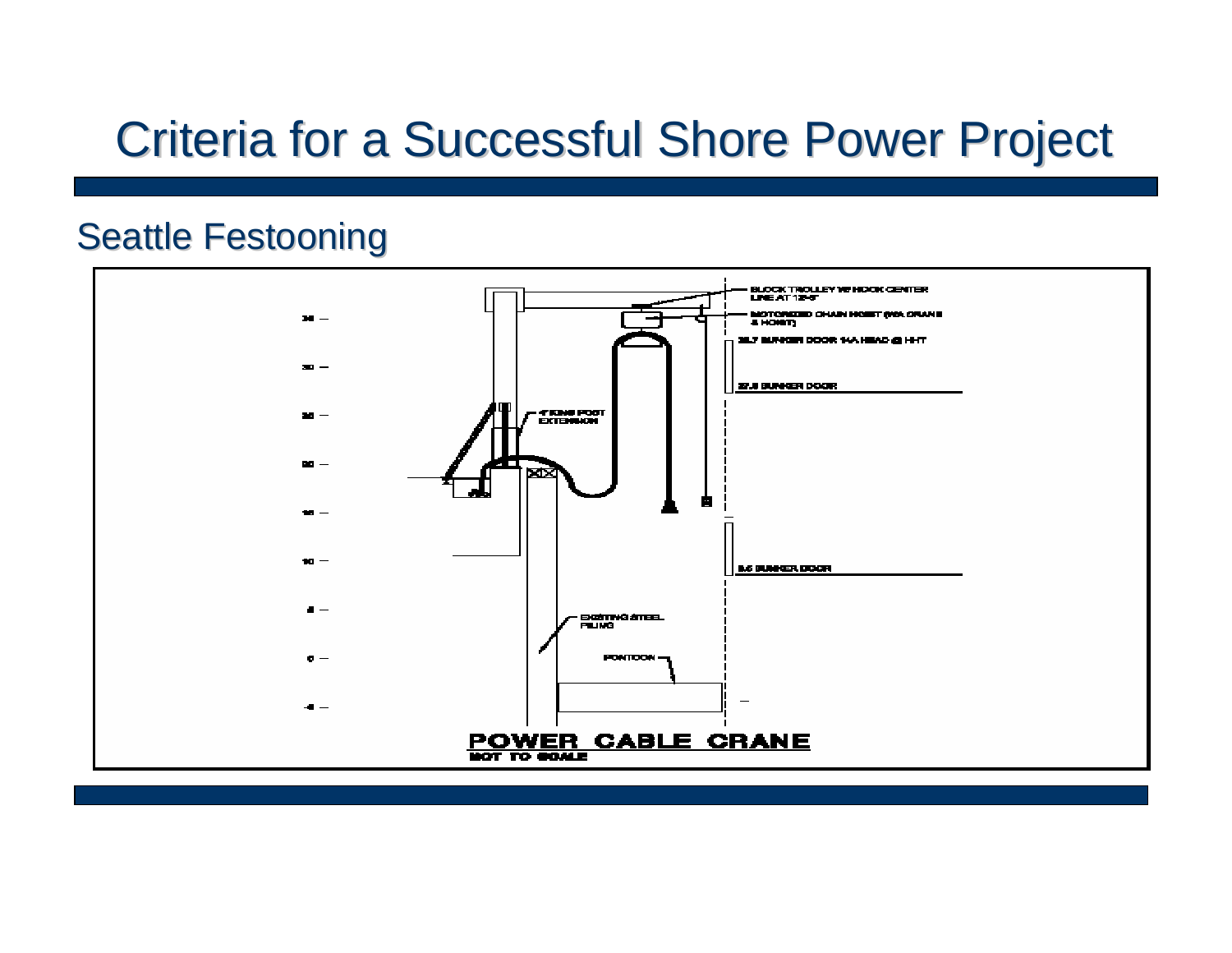#### Juneau, Alaska Festooning System

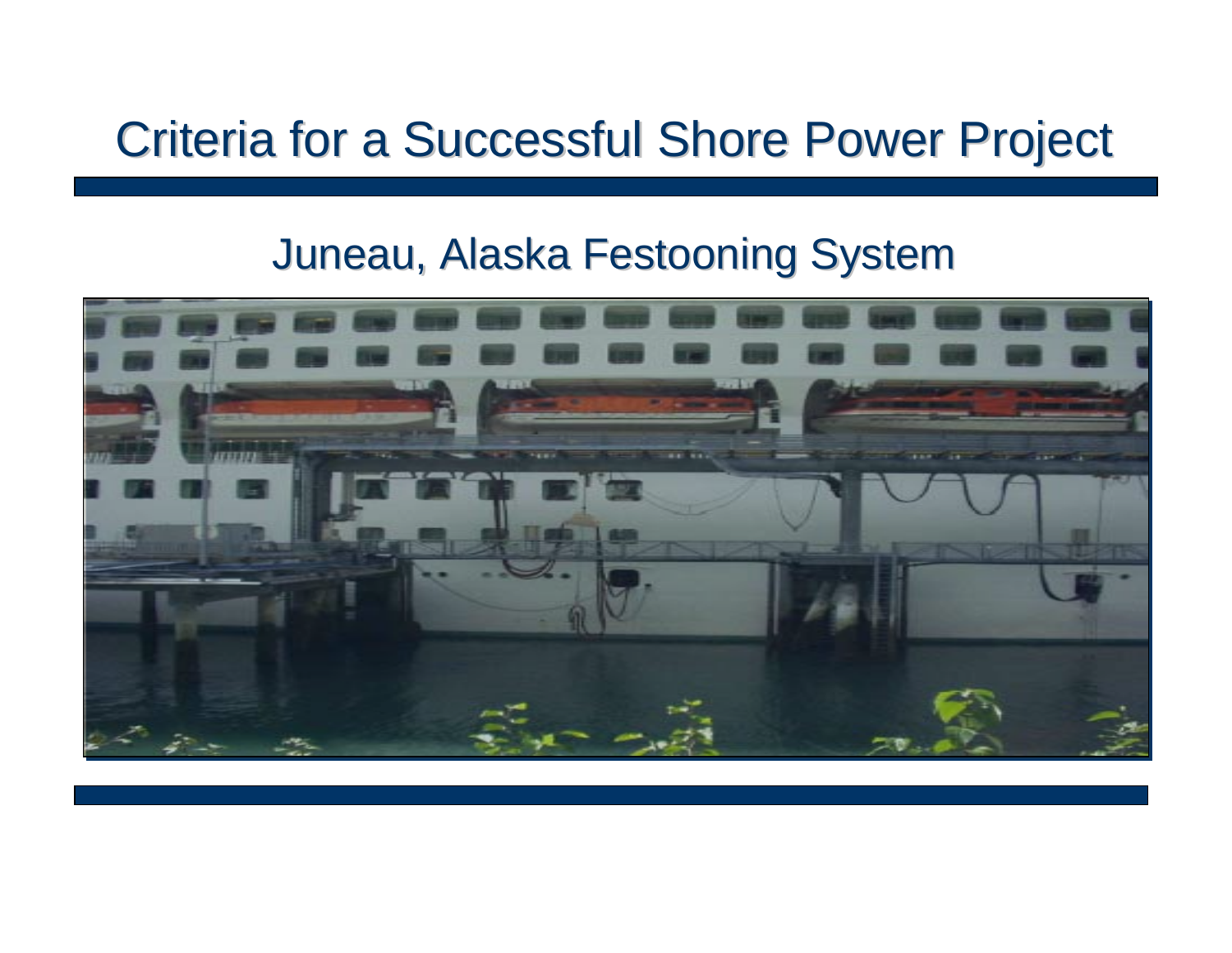#### Seattle, Washington Festooning System



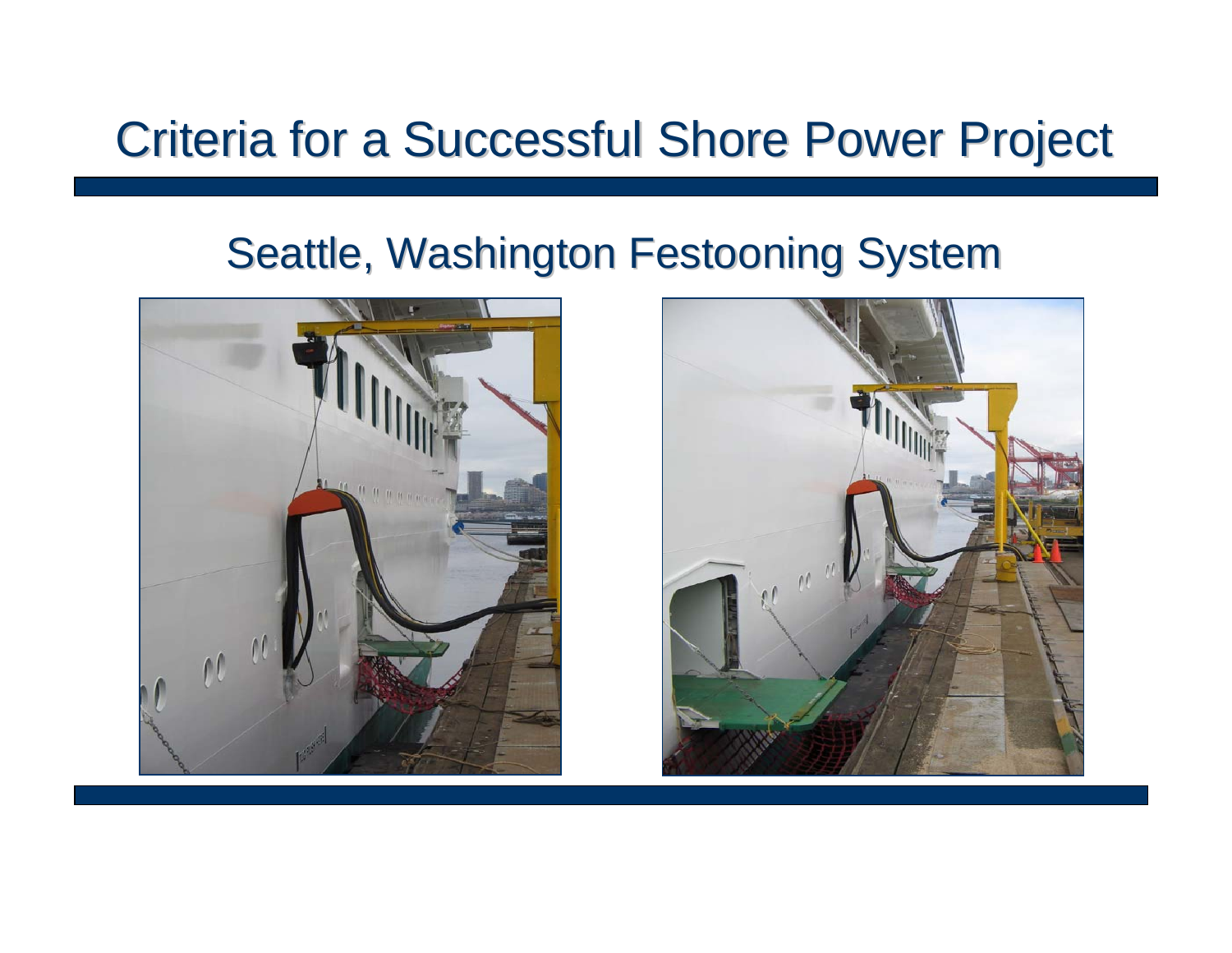### Installation

- 1. Excavation
- 2. Conduit Installation
- 3. Transformer Pad Installation
- 4. Equipment Installation (Transformer, Main Metering Equipment,<br>Secondary Metering Equipment, Grounding<br>Switch, & Cable Winch)
- 5. Cable Installation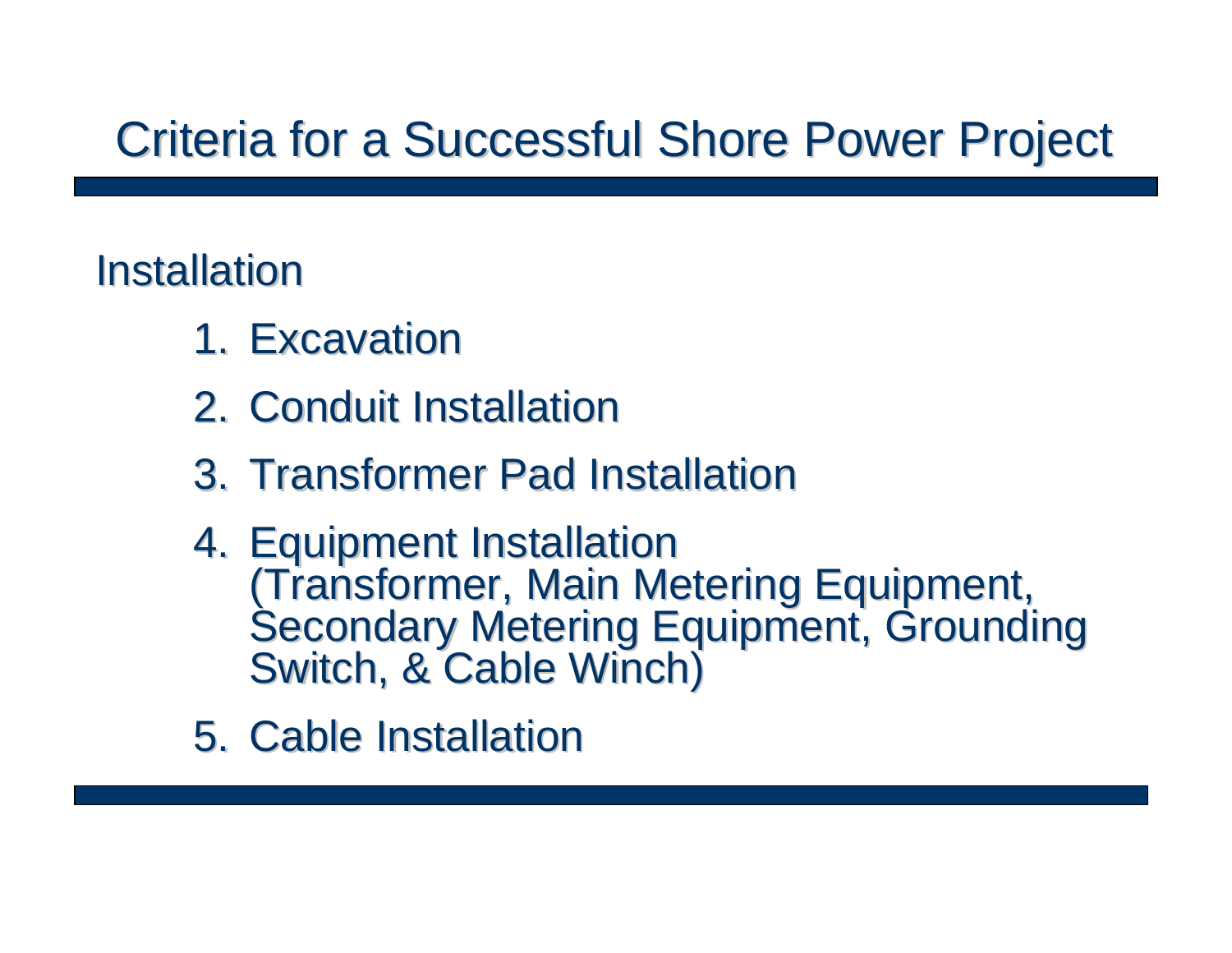

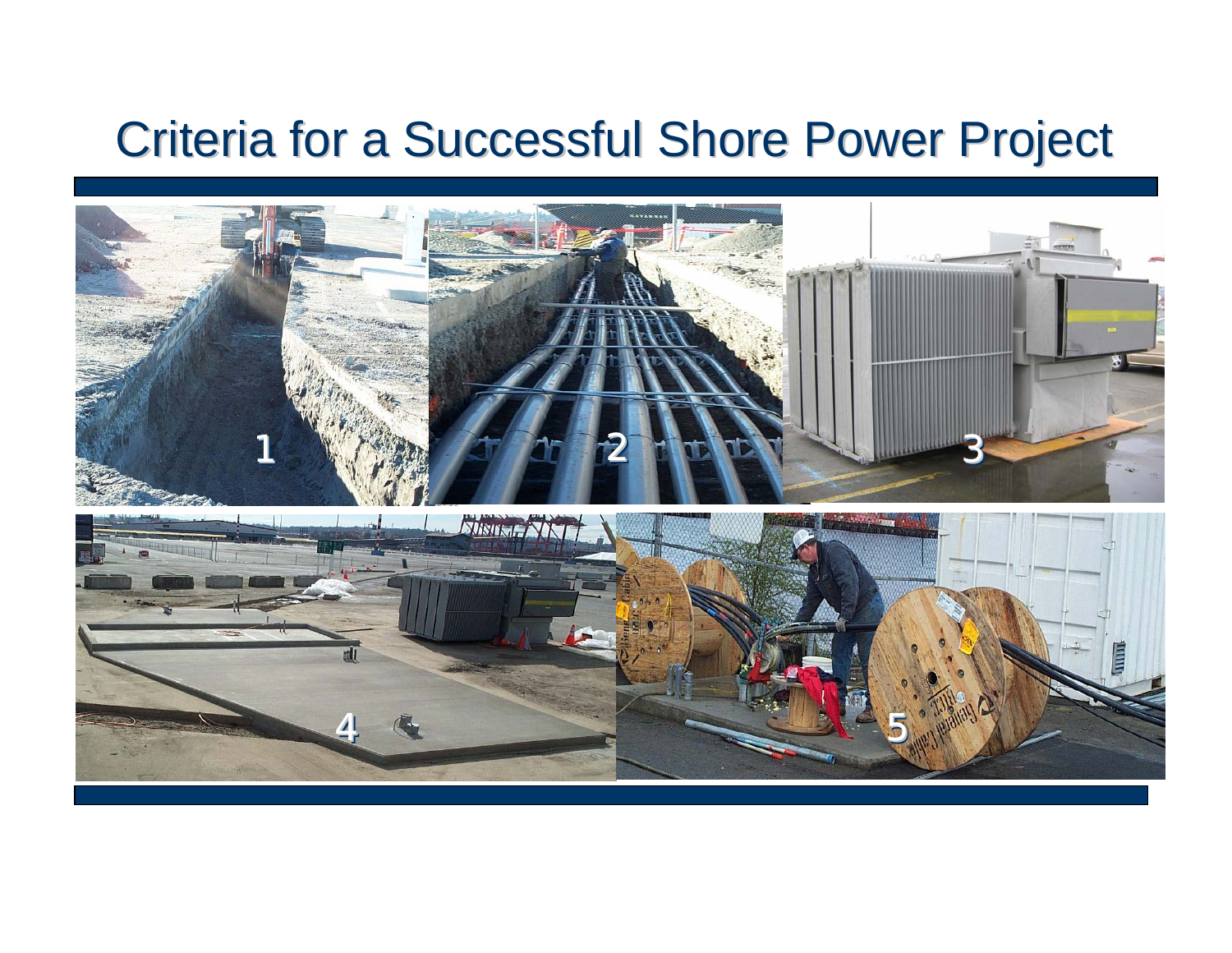**Commissioning & Testing Process** 

- 1. Ship is docked.
- 2. Winch lowers cables into hull & cables are attached.
- 3. Testing is completed to ensure entire system<br>is functional.
- 4. Commissioning is completed.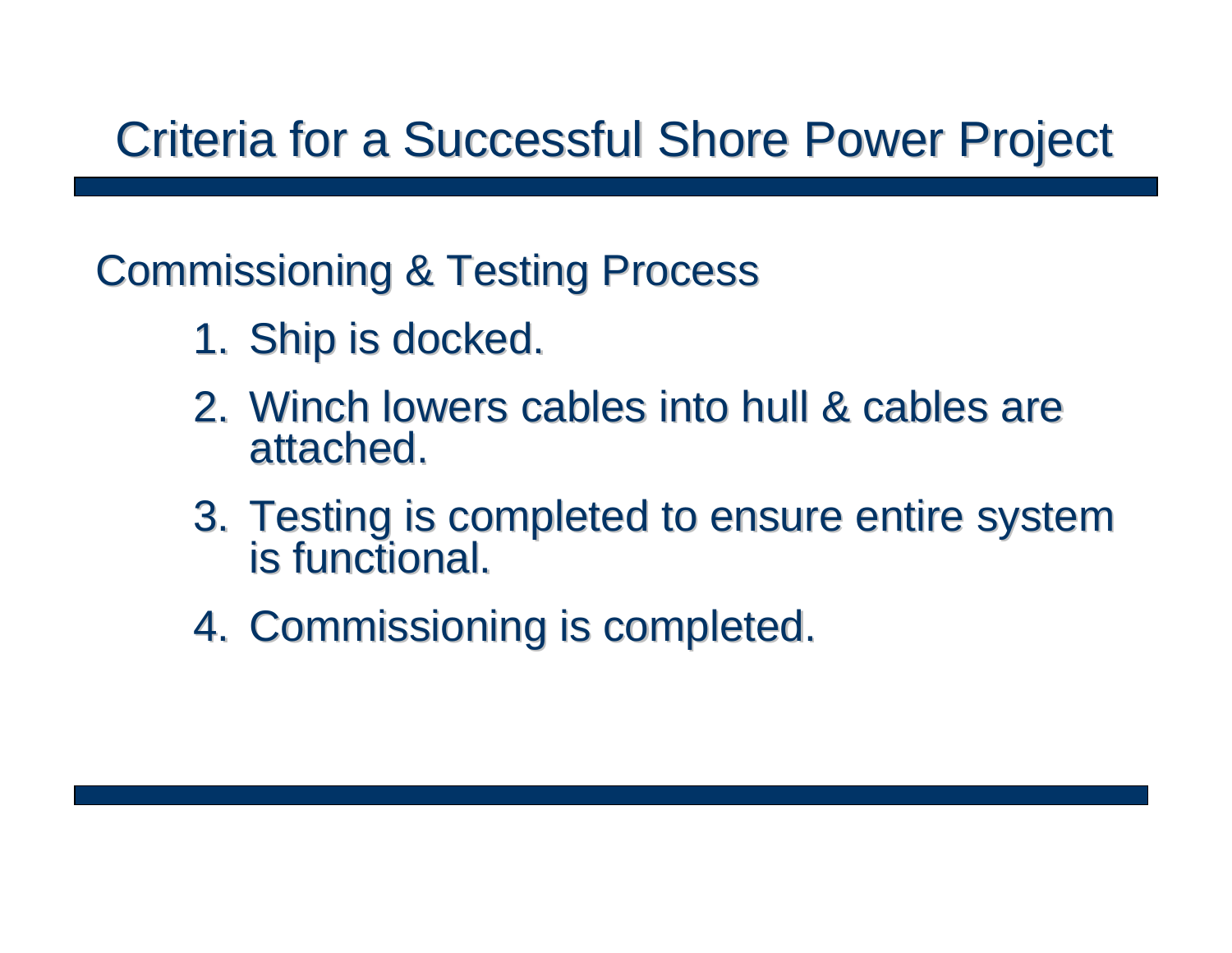#### Step 4  $\mathcal{L}_{\mathcal{A}}$ - Commissioning & Testing Process